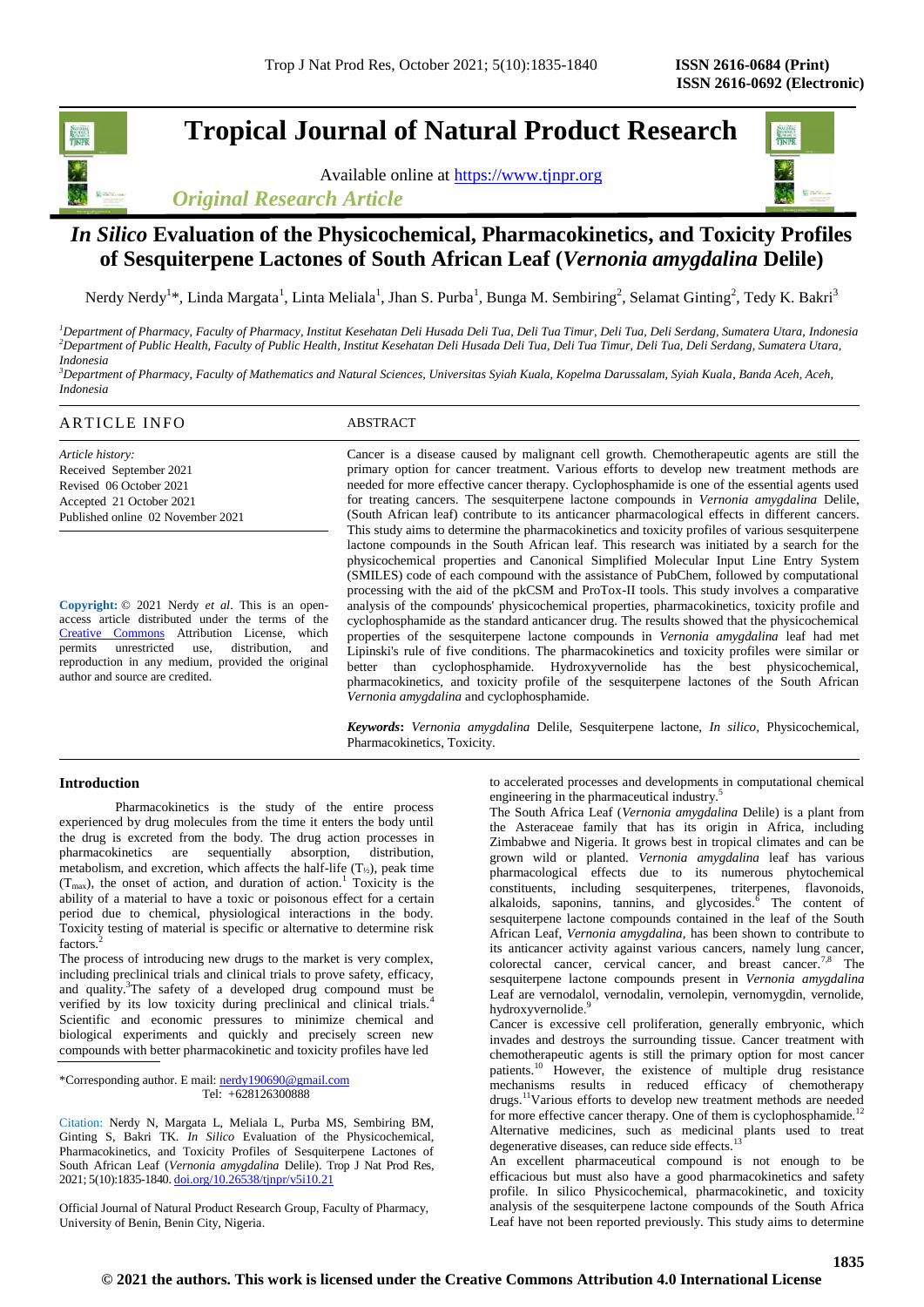the pharmacokinetics and toxicity profile of various sesquiterpene lactone compounds present in the South Africa Leaf.

## **Materials and Methods**

### *Hardware*

The hardware used in this study is a laptop with a Processor specification with the type Advanced Micro Devices, Inc. (AMD) Ryzen 7 - 3700U with Radeon Vega Mobile Gfx 2.30 GHz, Random Access Memory (RAM) with a capacity of 8 GB, and Read-Only Memory (ROM) capacity of 512 GB.

### *Software*

The software used in this study is PubChem [\(https://pubchem.ncbi.nlm.nih.gov\)](https://pubchem.ncbi.nlm.nih.gov/) for molecular structure of analysis of compounds, of compounds, [\(http://biosig.unimelb.edu.au/pkcsm/prediction\)](http://biosig.unimelb.edu.au/pkcsm/prediction) and ProTox-II [\(https://tox-new.charite.de/protox\\_II/index.php?site=compound\\_input\)](https://tox-new.charite.de/protox_II/index.php?site=compound_input) for pharmacokinetic analysis and toxicity analysis.

#### *Methods*

Prediction of the physicochemical, pharmacokinetic, and toxicity properties of the South Africa sesquiterpene lactone compounds (vernodalol, vernodalin, vernolepin, vernomygdin, vernolide, hydroxyvernolide) as test compounds and cyclophosphamide as standard oral chemotherapy begins with a search for the physicochemical properties and Canonical Simplified Molecular Input Line Entry System (SMILES) code with the assistance of PubChem website, followed by computational processing using pkCSM and ProTox-II websites. The process ends with an analysis of the computational data generated on the compounds' physicochemical, pharmacokinetic, and toxicity properties compared to cyclophosphamide as the standard anticancer drug.

#### **Results and Discussion**

The structure of the compound was obtained from PubChem in the Simplified Molecular Input Line Entry System (SMILES) format for physicochemical, pharmacokinetic, and toxicity analysis using pkCSM and ProTox-II (Figure 1).

Preliminary analysis of the physicochemical properties was carried out to assess the fulfillment of Lipinski's rule of five of the compounds to be analyzed. The physicochemical properties analyzed include hydrogen bond donors, hydrogen bond acceptors, molecular mass, and partition coefficient obtained from PubChem, as shown in Table 1.

Lipinski's rule of five requires that a drug lead have a molecular mass of less than 500 Daltons, a partition coefficient of not more than five, five hydrogen bond donors, and not more than 10 hydrogen bond acceptors. The above analysis is known as Lipinski's rule of five because all values are multiples of the number five. Active drugs with oral administration must comply with Lipinski's rule of five with no more than one violation.<sup>14</sup> The results showed that both South Africa Leaf sesquiterpene lactone compounds and cyclophosphamide met Lipinski's rule. Both drug candidates possess good oral administration and intestinal absorption. The number of rotating bonds is a parameter of the flexibility of a compound, widely used in the process of discovering new drugs or drug candidates. A compound is declared to have good permeability and bioavailability if it has no fewer than 15 rotating bonds.<sup>15</sup> The results showed that both South Africa Leaf sesquiterpene lactone compounds and cyclophosphamide had a range of 1–8 rotating bonds, meaning that all of them have good flexibility, permeability, and bioavailability.

Pharmacokinetic and toxicity analysis was carried out by pkCSM using several parameters: for absorption (intestinal absorption and skin permeability), for distribution (distribution volume, fraction unbound, blood-brain barrier permeability, and central nervous system permeability), for metabolism (CYP2D6 substrate CYP3A4 substrate CYP2D6 inhibitor, and CYP3A4 inhibitor), and excretion (total clearance and renal organic cation transporter substrate). Toxicity parameters investigated include Ames toxicity test, hERG I inhibitor, hERG II inhibitor, median lethal dose (LD50), lowest observed adverse effect level (LOAEL), and hepatotoxicity. Other parameters, including hepatotoxicity, carcinogenicity, and mutagenicity, were analyzed with ProTox-II (see Table 2).

Compounds with more than 70% absorption are declared as drugs with good absorption, while those with less than 30% are reported as poorly absorbed drugs. The intestine is the leading site for absorption of the main drug in oral drug administration.<sup>16</sup>The results showed that the predicted intestinal absorption values for both South Africa Leaf sesquiterpene lactone compounds and cyclophosphamide were in the range of 75% to 100%.



**Figure 1:** Structure of the South Africa Leaf Sesquiterpene Lactone Compounds and Cyclophosphamide used for Pharmacokinetic and Toxicity Analysis

\*a: vernodalol; b: vernodalin; c: vernolepin; d: vernomygdin; e: vernolide; f: hydroxyvernolide; g: cyclophosphamide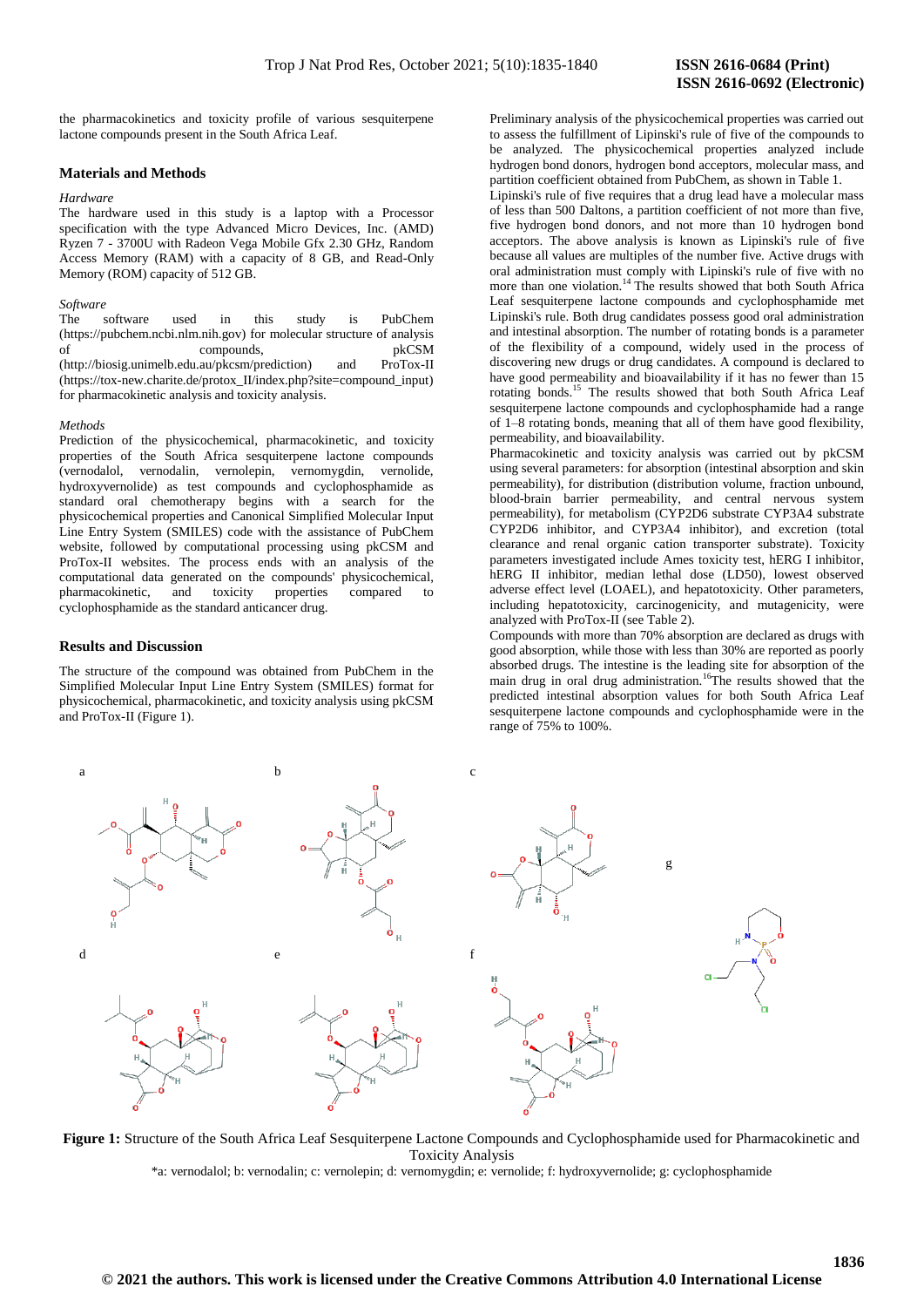The predicted intestinal absorption values indicate that all of these compounds have good absorption.

A compound is declared to have good skin permeability with a value of less than -2.5. The results showed that the predicted skin permeability value (log Kp) for compounds was in the range of -3.867 to -2.908, while the predicted skin permeability value for cyclophosphamide was -2.281. This comparison shows that South Africa Leaf compounds have better skin permeability than cyclophosphamide.

The volume of distribution is the theoretical volume of the total dose of a drug required to be evenly distributed to give the same concentration in the blood plasma. A high volume of distribution indicates that the drug is distributed at high concentrations in tissues and low concentrations in plasma.<sup>17</sup>A compound is categorized as having a low volume of distribution if the logVD value is less than - 0.15 and having a high distribution volume if the logVD value is less than 0.45.18. The results showed that the predicted logVD value of the compounds ranged from -0.236 to 0.198 (vernodalin being the least and hydroxyvernolide the highest), while the predicted logVD value for cyclophosphamide was -0.198. The predicted unbound fraction for vernodalin and vernodalol did not show a significant difference compared to cyclophosphamide, which means both have a similar distribution profile.

The concentration of unbound drug in systemic circulation determines the concentration of the active drug that could exert a pharmacological effect.<sup>19</sup> The results showed that the predicted unbound fraction for the test compounds was ranged from 0.404 to 0.551 (vernomygdin was the least while hydroxyvernolide the highest), while the predicted unbound fraction for cyclophosphamide was 0.586. The predicted unbound fraction for hydroxyvernolide was not significantly different from cyclophosphamide, suggesting a similar pharmacological effect with the standard anticancer drug cyclophosphamide.

The ability of a drug to pass through the blood-brain barrier is an essential parameter of the toxicity of a drug or its efficacy in the brain.<sup>20</sup> This quality or permeability is expressed as logBB value, which is the logarithmic ratio of the drug concentration in the brain to the drug concentration in plasma. The greater the logBB value, the greater the drug penetrability into the brain.<sup>21</sup>At a logBB value of  $0.3$ , the compound can easily penetrate the blood-brain barrier and moderate penetration at  $logBB < -1.0^{22}$  The results showed that the logBB values for the compounds and cyclophosphamide were in the range of -0.684 and 0.195. The overall predicted logBB value is in the range of -1.0 and 0.3, suggesting that the test compounds have moderate BBB penetration.

In addition to the logBB value, there is another gold standard for measuring permeability in the brain, namely the logPS value. The logPS value is considered a more informative data point.<sup>23</sup>The drug permeability into the brain and the central nervous system is expressed as logPS value. It is the logarithmic ratio of permeability surface-area product to the central nervous system. The higher the logPS value, the higher the drug penetration ability.<sup>24</sup> The compound is considered to easily penetrate the central nervous system if the logPS value is

greater than -2 and less likely to penetrate the blood-brain barrier if logPS is less than -3.<sup>25</sup> The results showed that the logPS values for both the test compounds and cyclophosphamide were in the range of - 3.179 and -2.975. The overall predicted logPS value for the test compounds is less than -3 (except vernolepin), indicating that they possess moderate penetration into the central nervous system.

Metabolic enzymes in the liver that act as biomarkers to determine the effect of drug response are Cytochrome P450 (CYP450) enzymes, which oxidatively metabolize endogenous substrates and foreign compounds. There are 10 types of Cytochrome P450 (CYP450) enzymes in the human liver, CYP1, CYP2 and CYP3 isoenzyme families involved in drug metabolism. The most dominant types of Cytochrome P450 (CYP450) enzymes found in humans are CYP2D6 (20.0%) and CYP3A4 (30.2%).<sup>26</sup>

The Cytochrome P450 enzymes metabolize drugs (substrates) into different metabolites, which can easily be excreted.<sup>27</sup>The results predict that the test compounds are not CPY2D6 and CYP3A4 substrates, except vernodalin, vernomygdin, and vernolide. Thus, they are predicted not to be rapidly metabolized or quickly excreted. Inhibition of Cytochrome P450 (CYP450) enzymes can lead to clinically adverse drug interactions.<sup>28</sup> If a drug is not a substrate in the metabolic process by the cytochrome P450 enzyme, the process of drug washout from the body becomes slower, and the dose of the drug can be minimized.<sup>29</sup> The results predict that the test compounds do not inhibit CPY2D6 enzymes and CYP3A4 enzymes. Hence these compounds may not cause clinically adverse drug interactions.

The total clearance (TC) parameter is a combination of hepatic clearance (metabolism in the liver and bile) and renal clearance (excretion through the kidneys). TC is related to bioavailability, and it is essential to determine the dose level in achieving steady-state concentrations.<sup>30</sup> The results showed that the predicted total clearance value (log mL per minute per kg body weight) for the test compounds was in the range of 0.665 to 1.267, while the predicted total clearance value for cyclophosphamide was 0.628. The predicted TC value shows that the test compounds have faster excretion rates than cyclophosphamide.

The kidney has an organic cation transporter (OCT). This transporter plays a vital role in the disposition and excretion of drug compounds. The OCT plays a role in drug entry by bridging the transport of several cation compounds from basolateral to apical renal tubular cells.<sup>31</sup> The isoform organic cation transporter 2 (OCT2) is primarily responsible for drug accumulation in the kidney. The isoform 1 (OCT1) is majorly accountable for drug accumulation in the liver.<sup>32</sup> Drug compounds which are organic cation transporter substrates in tissues, can cause drug toxicity in certain organs. The prediction results indicate that the test compounds and cyclophosphamide are not substrates for organic cation transporters (OCT), so they do not cause organ toxicity.

A mutagenic test is a primary screening test to determine the possibility of mutagenicity of a drug compound. The Ames test is one of the methods used to detect the mutagenic effect of a drug substance based on a reverse mutation system.

| Table 1: Results of physicochemical properties of South Africa Leaf (Vernonia amygdalina Delile) Sesquiterpene Lactone Compounds |  |
|----------------------------------------------------------------------------------------------------------------------------------|--|
| and Cyclophosphamide                                                                                                             |  |

| <b>Compounds</b> | <b>Molecular</b><br><b>Mass</b> | <b>Partition</b><br><b>Hydrogen Bond</b><br>Coefficient |                | <b>Hydrogen Bond</b><br><b>Acceptors</b> | Rotatable<br><b>Bonds</b> |  |
|------------------|---------------------------------|---------------------------------------------------------|----------------|------------------------------------------|---------------------------|--|
| Vernodalol       | 392.4                           | 1.2                                                     | ∍              | 8                                        | 8                         |  |
| Vernodalin       | 360.4                           | 1.6                                                     |                | 7                                        | 5                         |  |
| Vernolepin       | 276.3                           | 1.3                                                     |                | 5                                        |                           |  |
| Vernomygdin      | 364.4                           | 1.0                                                     |                | 7                                        | 3                         |  |
| Vernolide        | 362.4                           | 0.9                                                     |                | 7                                        | 3                         |  |
| Hydroxyvernolide | 378.4                           | $-0.3$                                                  | $\mathfrak{D}$ | 8                                        | $\overline{4}$            |  |
| Cyclophosphamide | 261.1                           | 0.6                                                     |                | 4                                        |                           |  |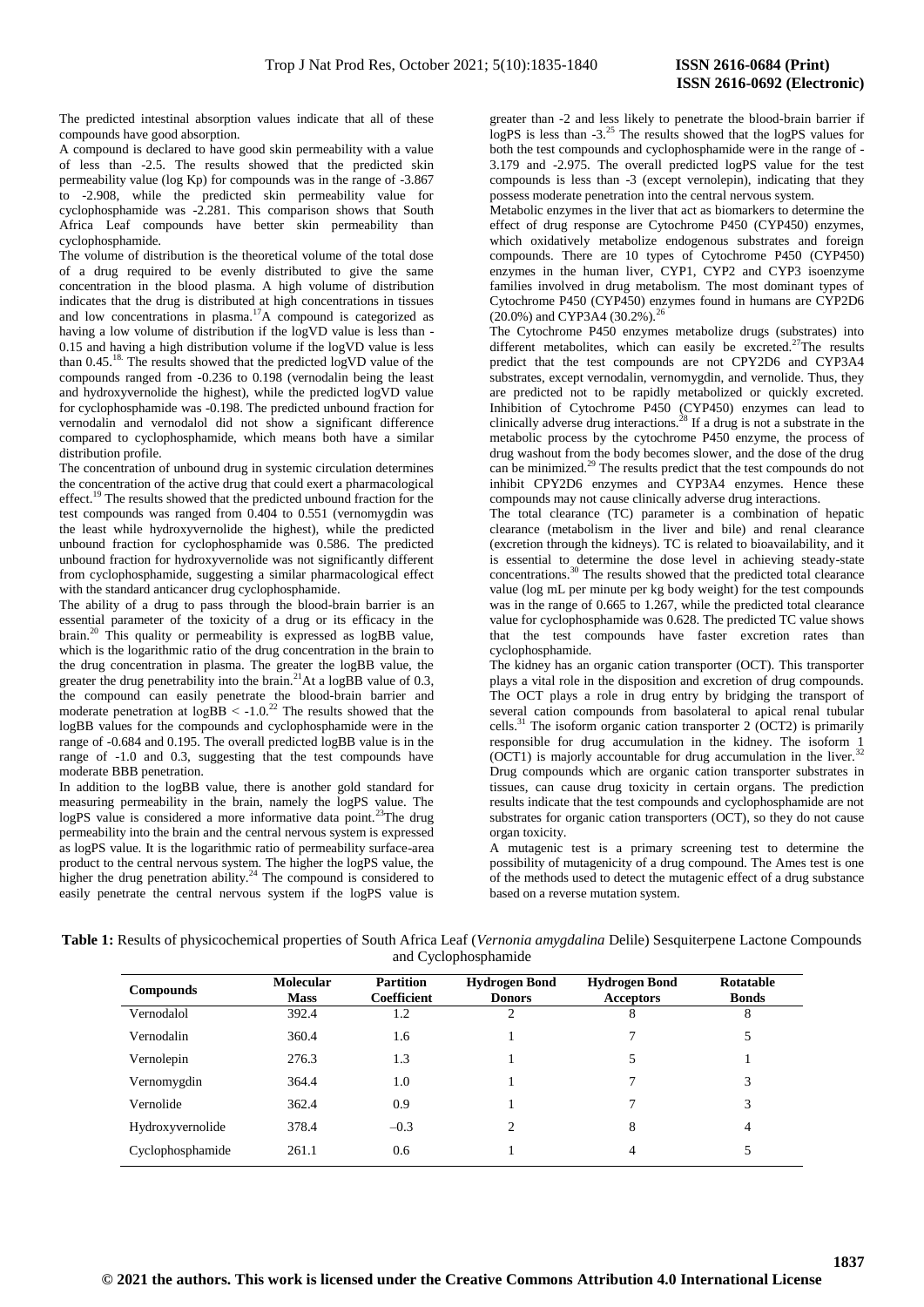Based on several studies, mutagenic substances may be carcinogenic.<sup>33</sup> Mutations are permanent changes in genes that may be responsible for many genetic disorders that result in certain cancers or syndromes.<sup>34</sup> Cancer is a disease characterized by malignant cells/tissues that grow quickly and uncontrollably and spread to other places in the patient's body.<sup>35</sup> From this study, it is predicted that vernolide and hydroxyvernolide have negative Ames toxicity. Additionally, vernodalol, vernodalin, and vernolepin were negative for mutagenicity and carcinogenicity. However, vernomygdin and cyclophosphamide were positive in the measure of Ames toxicity, mutagenicity, and carcinogenicity.

Cardiotoxicity is used for heart damage and dysfunction resulting from exposure to toxic chemical compounds or drug compounds.<sup>36</sup>The cardiotoxicity of the drug arises due to inhibition of the human Ethera-go-go related gene (hERG) that causes blockage of potassium ion channels. The blockage causes a prolongation of the QT interval of the heart, a severe life-threatening cardiac side effect.<sup>37</sup> Hepatotoxicity is injury or damage to the liver caused by chemicals or drugs. Hepatotoxicity can be caused by the use of an inappropriate type or dose of medicine.<sup>38</sup>The results of the prediction of cardiotoxicity showed that both the test compounds and cyclophosphamide did not inhibit human Ether-a-go-go related gene (hERG). The lowest observed adverse effect level (LOAEL) is the lowest concentration of a substance or drug that can cause adverse effects. The lower the value of LOAEL, the more toxic the compound.<sup>39</sup> The prediction results for the LOAEL showed that the dose range for the compounds was 1.107 mg per kg body weight to 2.087 mg per kg body weight, while

cyclophosphamide had LOAEL of 0.518 mg per kg body weight. Overall, the LOAEL obtained for the test compounds were higher than cyclophosphamide, indicating that the compounds were less toxic than cyclophosphamide. All the South Africa Leaf sesquiterpene lactone compounds are predicted not to cause skin sensitization, while cyclophosphamide is predicted to cause skin sensitization. Thus, South Africa Leaf sesquiterpene lactone compounds may be safer for the skin.

The median lethal dose (LD50) of a substance or drug is the amount that causes mortality in 50% of test animals in an experiment. The lower the LD50 value, the lower the safety of the compound.<sup>4</sup> Prediction results for the LD50 indicate that the dose range for the compounds was 556.469 to 1,494.301 mg per kg body weight per day. Cyclophosphamide showed LD50 of 931.865 mg per kg body weight per day. Overall, the LD50 predicted for these compounds was higher than cyclophosphamide, except vernodalin and vernolepin. This value indicates that the South Africa Leaf sesquiterpene lactone compounds are safer than cyclophosphamide.

South Africa Leaf sesquiterpene lactone compounds have lower toxicity and are safer than cyclophosphamide. Cyclophosphamide showed higher Ames test toxicity, mutagenicity, carcinogenicity, and hepatotoxicity compared to the test compounds. The sesquiterpene lactone compounds in South Africa Leaf occur in small amounts. These compounds are known to exert additive or synergistic pharmacological effects. Botanicals (natural products) are considered to be safer with low toxicity compared to synthetic agents.<sup>4</sup>

**Table 2:** Pharmacokinetic and Toxicity Results of South Africa Leaf (*Vernonia amygdalina* Delile) Sesquiterpene Lactone Compounds and Cyclophosphamide

| <b>Property</b> | <b>Model Name</b>  | A              | B              | $\bf C$        | D              | ${\bf E}$ | $\mathbf F$ | $\mathbf G$    |
|-----------------|--------------------|----------------|----------------|----------------|----------------|-----------|-------------|----------------|
| Absorption      | Intestinal         |                |                |                |                |           |             |                |
|                 | Absorption         | 75.395         | 96.144         | 75.645         | 100.000        | 100.000   | 96.455      | 91.508         |
|                 | (human)(%          |                |                |                |                |           |             |                |
|                 | Absorbed)          |                |                |                |                |           |             |                |
| Absorption      | Skin               |                |                |                |                |           |             |                |
|                 | Permeability(log   | $-3.447$       | $-3.222$       | $-3.867$       | $-3.118$       | $-3.086$  | $-2.908$    | $-2.281$       |
|                 | K <sub>p</sub> )   |                |                |                |                |           |             |                |
|                 | VDss (human)(log   |                | $-0.236$       | 0.017          | 0.107          | 0.156     | 0.198       | $-0.198$       |
| Distribution    | L/kg               | $-0.197$       |                |                |                |           |             |                |
|                 | Fraction Unbound   |                | 0.419          | 0.491          | 0.404          | 0.452     | 0.551       | 0.586          |
| Distribution    | (human)(Fu)        | 0.509          |                |                |                |           |             |                |
|                 | <b>BBB</b>         |                |                |                |                |           |             |                |
| Distribution    | Permeability(log   | $-0.480$       | $-0.684$       | $-0.193$       | $-0.571$       | $-0.566$  | $-0.423$    | 0.195          |
|                 | BB)                |                |                |                |                |           |             |                |
| Distribution    | <b>CNS</b>         |                |                | $-2.975$       | $-3.072$       | $-3.092$  | $-3.179$    | $-3.055$       |
|                 | Permeability(log   | $-3.049$       | $-3.061$       |                |                |           |             |                |
|                 | PS)                |                |                |                |                |           |             |                |
| Metabolism      | CYP2D6             | No             | N <sub>o</sub> | N <sub>o</sub> | No             | No        | No          | N <sub>o</sub> |
|                 | Substrate(Yes/No)  |                |                |                |                |           |             |                |
| Metabolism      | CYP3A4             | No             | Yes            | No             | Yes            | Yes       | No          | N <sub>o</sub> |
|                 | Substrate(Yes/No)  |                |                |                |                |           |             |                |
| Metabolism      | CYP2D6             | N <sub>0</sub> | N <sub>o</sub> | N <sub>0</sub> | No             | No        | No          | No             |
|                 | Inhibitior(Yes/No) |                |                |                |                |           |             |                |
|                 | CYP3A4             | N <sub>o</sub> | N <sub>o</sub> | N <sub>o</sub> | N <sub>o</sub> | No        | No          | N <sub>o</sub> |
| Metabolism      | Inhibitior(Yes/No) |                |                |                |                |           |             |                |
| Excretion       | Total              | 0.747          | 0.725          | 0.665          | 1.053          | 1.184     | 1.267       | 0.628          |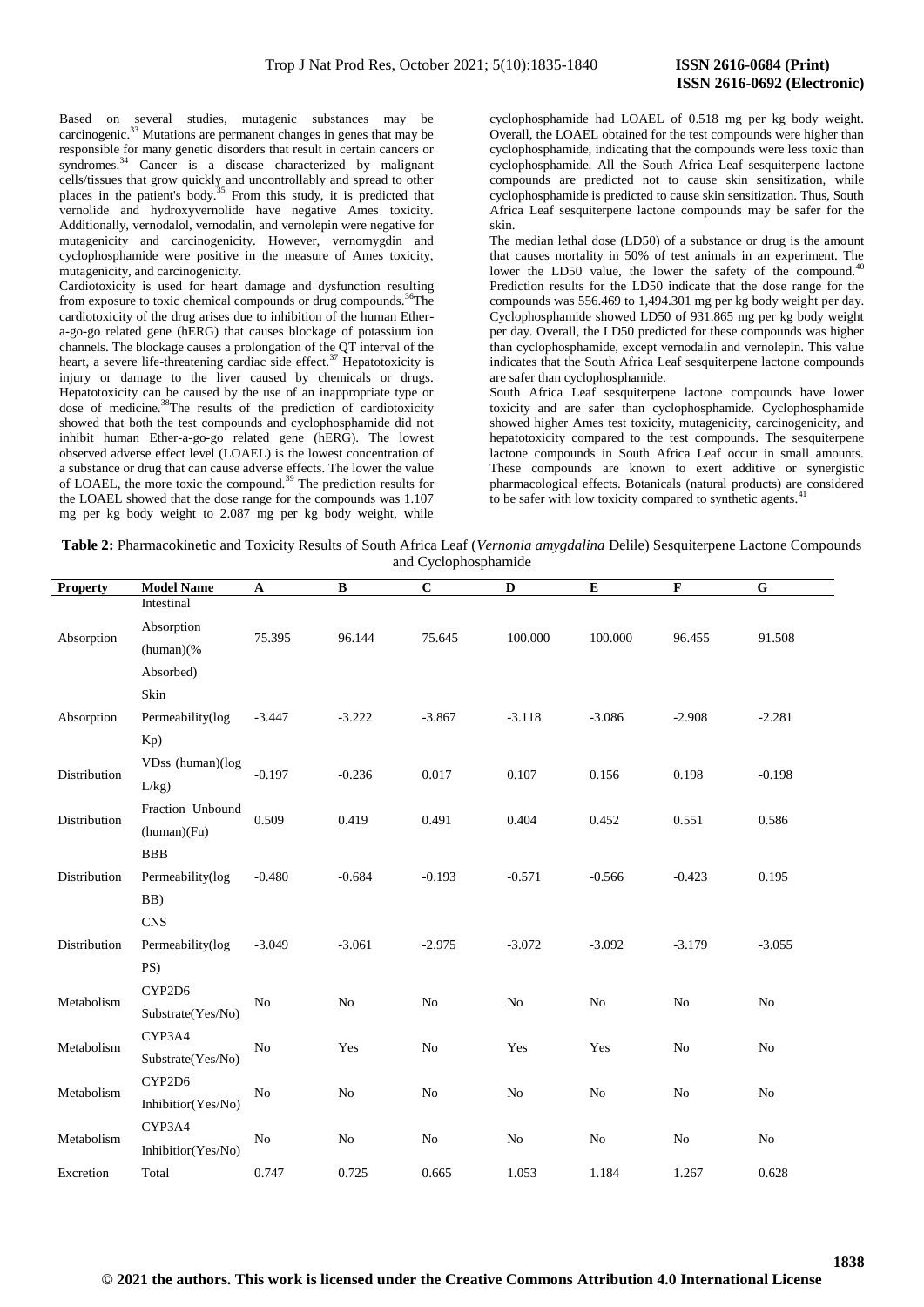| Clearance(log       |                                                                                                                 |                |                |                |                |                |                |
|---------------------|-----------------------------------------------------------------------------------------------------------------|----------------|----------------|----------------|----------------|----------------|----------------|
| ml/min/kg)          |                                                                                                                 |                |                |                |                |                |                |
| Renal<br><b>OCT</b> | N <sub>o</sub>                                                                                                  | N <sub>o</sub> | N <sub>o</sub> | N <sub>o</sub> | N <sub>o</sub> | N <sub>o</sub> | N <sub>0</sub> |
|                     |                                                                                                                 |                |                |                |                |                |                |
|                     | Yes                                                                                                             | Yes            | Yes            | Yes            | No             | No             | Yes            |
|                     |                                                                                                                 |                |                |                |                |                |                |
|                     |                                                                                                                 | N <sub>o</sub> | No             | No             | No             | N <sub>o</sub> | No             |
|                     |                                                                                                                 |                |                |                |                |                |                |
| П                   | No                                                                                                              | N <sub>o</sub> | N <sub>o</sub> | No             | No             | N <sub>o</sub> | No             |
|                     |                                                                                                                 |                |                |                |                |                |                |
| Oral Rat Acute      |                                                                                                                 |                |                |                |                |                |                |
| Toxicity            | 2.388                                                                                                           | 2.285          | 2.014          | 3.413          | 3.467          | 3.949          | 3.569          |
| (LD50)(mol/kg)      | 937.051                                                                                                         | 823.514        | 556.468        | 1243.697       | 1256.440       | 1494.301       | 931.865        |
| and (mg/kg_bw)      |                                                                                                                 |                |                |                |                |                |                |
| Oral Rat Chronic    |                                                                                                                 |                |                |                |                |                |                |
| Toxicity            | 1.971                                                                                                           | 1.768          | 1.405          | 1.134          | 1.107          | 2.087          | 0.518          |
| (LOAEL)(log         |                                                                                                                 |                |                |                |                |                |                |
| mg/kg_bw/day)       |                                                                                                                 |                |                |                |                |                |                |
| Skin                |                                                                                                                 |                |                |                |                |                |                |
| Sensitisation(Yes/  | N <sub>o</sub>                                                                                                  | $\rm No$       | $\rm No$       | $\rm No$       | $\rm No$       | N <sub>o</sub> | Yes            |
| No)                 |                                                                                                                 |                |                |                |                |                |                |
| Hepatotoxicity(Ye   | N <sub>0</sub>                                                                                                  | No             | N <sub>o</sub> | N <sub>o</sub> | N <sub>o</sub> | N <sub>o</sub> | N <sub>o</sub> |
| s/No)               |                                                                                                                 |                |                |                |                |                |                |
| Carcinogenicity(Y   | No                                                                                                              | No             | No             | Yes            | No             | N <sub>o</sub> | Yes            |
| es/No)              |                                                                                                                 |                |                |                |                |                |                |
| Mutagenicity(Yes/   | No                                                                                                              | N <sub>o</sub> | N <sub>o</sub> | Yes            | Yes            | Yes            | Yes            |
| No)                 |                                                                                                                 |                |                |                |                |                |                |
|                     | Substrate(Yes/No)<br>Ames<br>Toxicity(Yes/No)<br>${\tt hERG}$<br>inhibitor(Yes/No)<br>hERG<br>inhibitor(Yes/No) | $\rm No$       |                |                |                |                |                |

\*A: Vernodalol; B: Vernodalin; C: Vernolepin; D: Vernomygdin; E: Vernolide; F: Hydroxyvernolide; G: Cyclophosphamide

# **Conclusion**

*In silico* physicochemical, pharmacokinetic, and toxicity profiles analysis of the South Africa Leaf sesquiterpene lactone compounds showed better profiles than the standard anticancer agent, cyclophosphamide. In conclusion, hydroxyvernolide has the best physicochemical, pharmacokinetic, and toxicity profiles of the compounds investigated.

# **Conflict of Interest**

The authors declare no conflict of interest in this study.

# **Authors' Declaration**

The authors hereby declare that the work presented in this article are original and that any liability for claims relating to the content of this article will be borne by them

# **Acknowledgements**

The author would like to thank the Deli Husada Deli Tua Health Institute for the support of facilities in conducting this research.

#### **References**

- 1. Tjandrawinata RR, Setiawati A, Nofiarny D, Susanto LW, Setiawati E. Pharmacokinetic Equivalence Study of Nonsteroidal Anti-Inflammatory Drug Etoricoxib. Clin Pharmacol. 2018; 10(4):43-51.
- 2. McCarty LS, Borgert CJ, Burgoon LD. Evaluation of the Inherent Toxicity Concept in Environmental Toxicology and Risk Assessment. Environ Toxicol Chem. 2020; 39(12):2351- 2360.
- 3. Mohs RC and Greig NH. Drug Discovery and Development: Role of Basic Biological Research. Alzheimer's Dement. 2017; 3(11):651-657.
- 4. Andrade EL, Bento AF, Cavalli J, Oliveira SK, Schwanke RC, Siqueira JM, Freitas CS, Marcon R, Calixto JB. Non-Clinical Studies in the Process of New Drug Development - Part II: Good Laboratory Practice, Metabolism, Pharmacokinetics, Safety and Dose Translation to Clinical Studies. Braz J Med Biol Res. 2016; 49(12):e5646.
- 5. Daley S and Cordell GA. Natural Products, the Fourth Industrial Revolution, and the Quintuple Helix. Nat ProdCommun. 2021; 16(3): 1-31.
- 6. Howard C, Johnson W, Pervin S, Izevbigie E. Recent perspectives on the anticancer properties of aqueous extracts of Nigerian *Vernonia amygdalina*. Botanics. 2015; 5(11): 65-76.